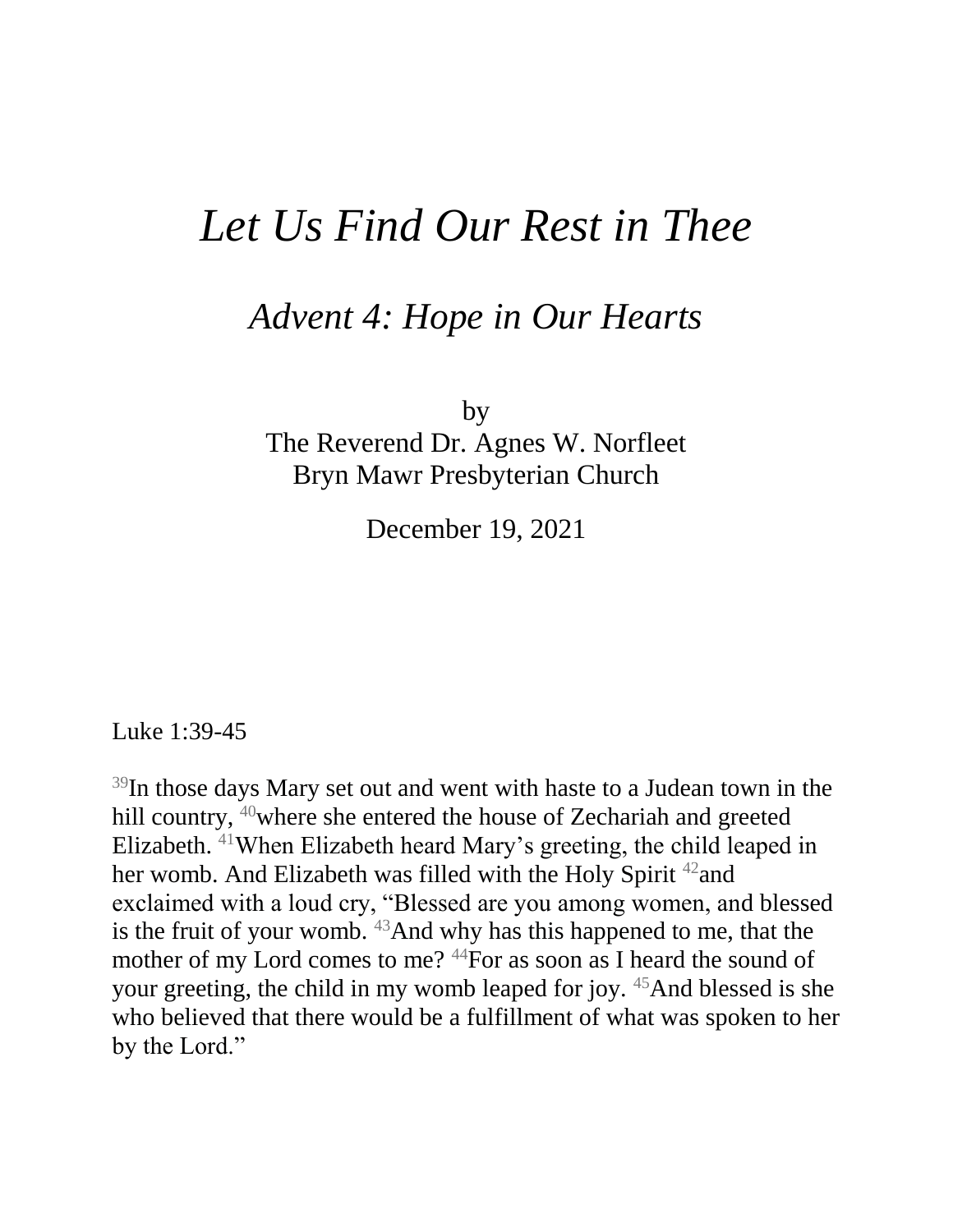Micah 5:2-5a

 $2$ But you, O Bethlehem of Ephrathah, who are one of the little clans of Judah, from you shall come forth for me one who is to rule in Israel, whose origin is from of old, from ancient days. <sup>3</sup>Therefore he shall give them up until the time when she who is in labor has brought forth; then the rest of his kindred shall return to the people of Israel. <sup>4</sup>And he shall stand and feed his flock in the strength of the LORD, in the majesty of the name of the LORD his God. And they shall live secure, for now he shall be great to the ends of the earth;  $5$  and he shall be the one of peace. If the Assyrians come into our land and tread upon our soil, we will raise against them seven shepherds and eight installed as rulers.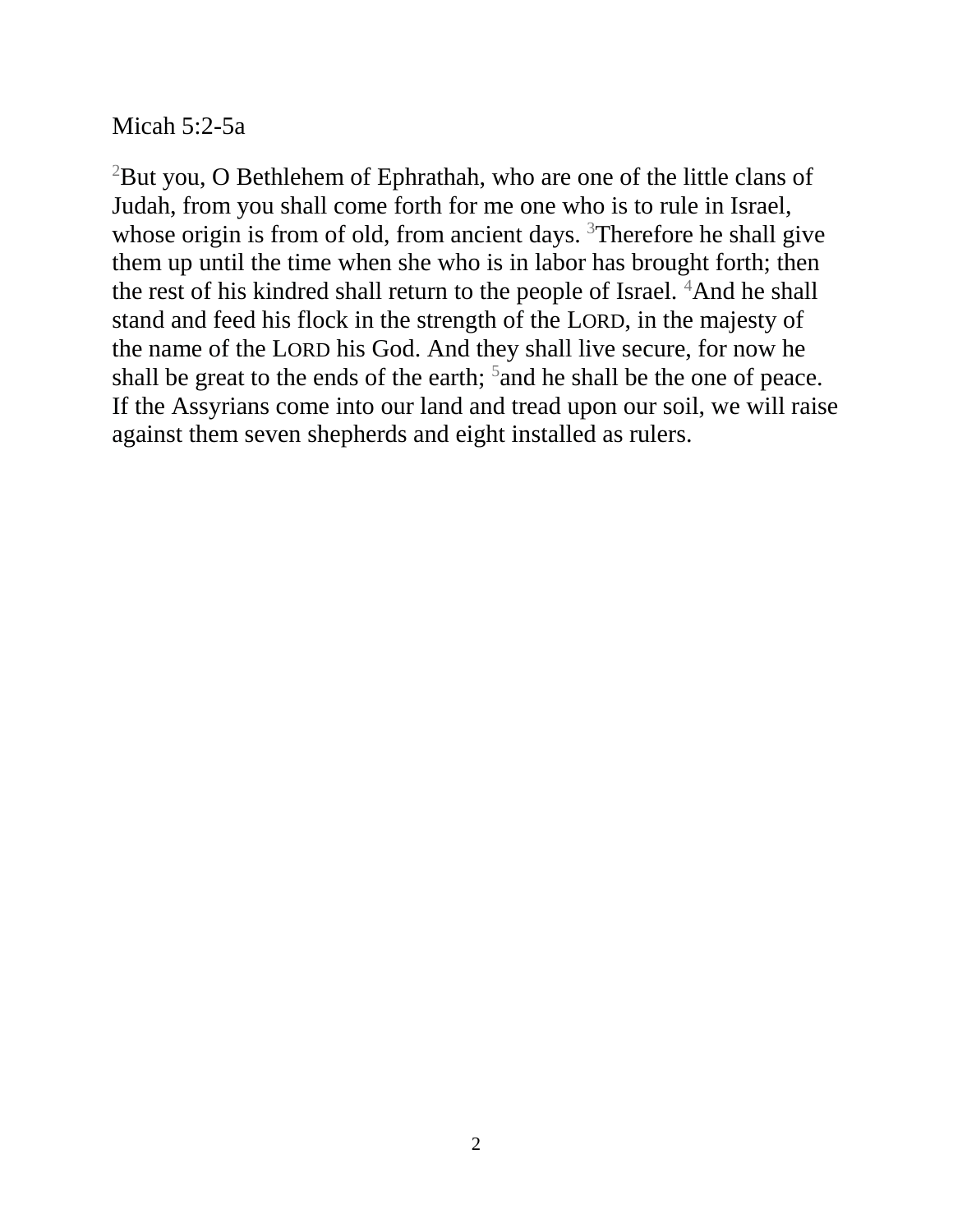The first two chapters of Luke's gospel are so chock full of dramatic moments that we often overlook this more ordinary visit of two pregnant women getting together to compare notes. The high drama of Chapter One began with the Angel Gabriel showing up at Elizabeth's husband's place of work and terrifying Zechariah with a promise that – despite his old age – he was going to have baby John. So stunned by the news that his child *would turn many people to the Lord their God*, the priest is rendered mute throughout Elizabeth's pregnancy. Then Gabriel wings his way over to Mary, and proclaiming her blessed, promises she will give birth to the Son of God – which will be a shock to Joseph since the wedding invitations haven't yet been sent.

 Soon enough the sky will fill with angels over a field of shepherds and their flock, singing *Glory to God* and *peace on earth*, but just now we have this glimpse inside an ordinary home, a couple of women relatives, greeting one another in their tender time of pregnancy, when little feet flutter and kick from the inside. There's not an angel in sight. There's no mention of fear. There's not a mute priest or a befuddled fiancé in the picture. Today the gospel – no less extraordinary – settles into normal; it opens the door to a modest house in the hill country, and gives us a glimpse of two pregnant women talking about *What to Expect When You're Expecting.* 

 The artist whose prints have graced the covers of our bulletins during Advent, John August Swanson, died this past September. His work hangs in the Vatican, in museums in London, Paris, Chicago and New York, as well as numerous churches and educational institutions including a huge collection at Emory University. His renown at the end, and the fame of his artwork never belied his humble beginnings. He was the son of a Mexican mother who immigrated to the United States in 1928, fleeing violence and revolution. His father was Swedish, left his native Sweden in search of work, and arriving through Ellis Island, his name was changed from Sven August Svensson to John August Swanson. His father had a hard time supporting the family during the Great Depression and became largely absent. His mother, Magdalena,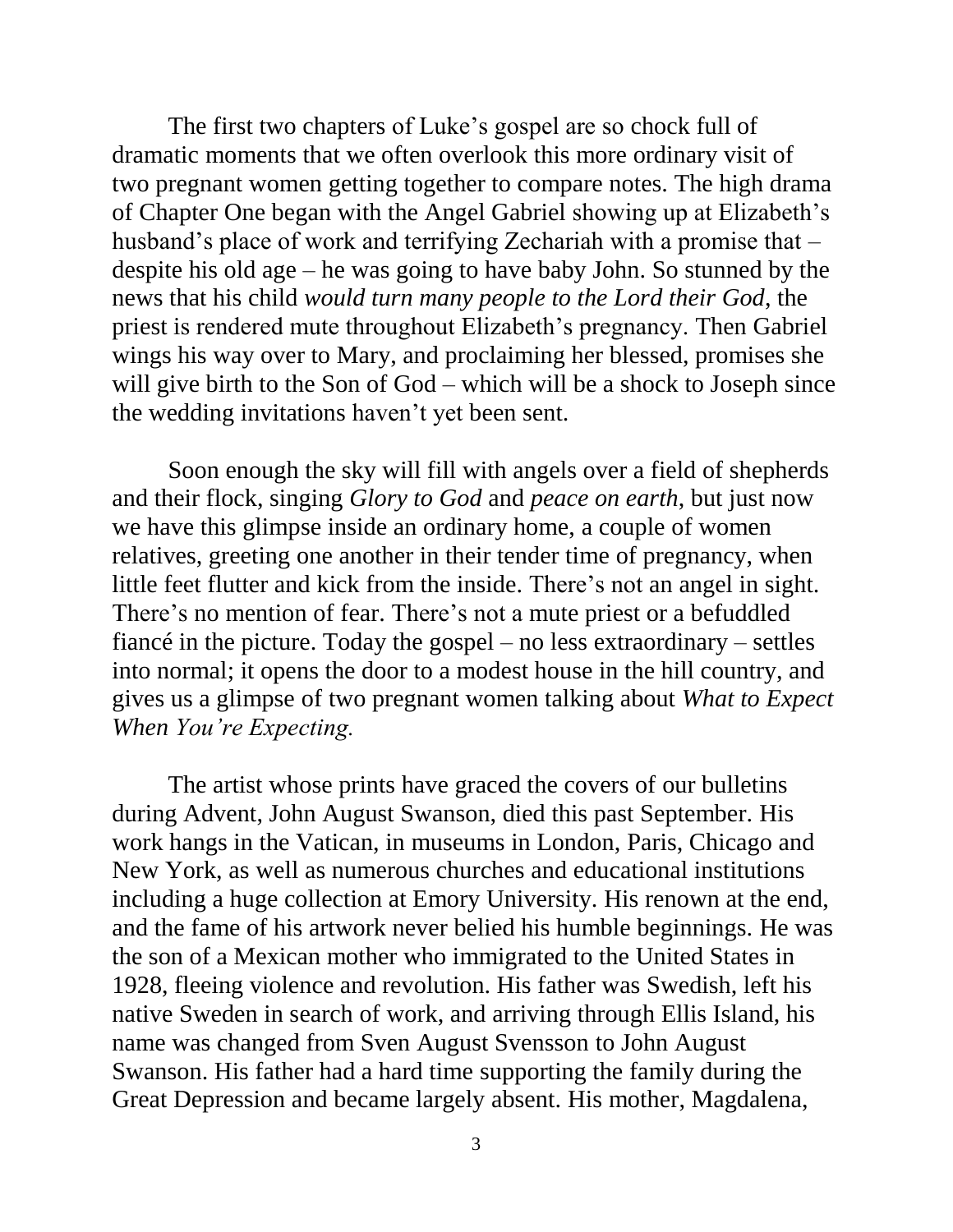became a gifted seamstress, found work and community in Los Angeles among Jewish tailors who had arrived fleeing anti-Semitic violence in Russia.

 Nurtured by his mother's Mexican immigrant family, Swanson became a devout Catholic, and was influenced by the fearless advocacy of the Catholic Worker Movement for social justice. Along with Desmond Tutu, he was one of the first recipients of the Mother Teresa Award for Social Justice. The artwork of John August Swanson, as you have seen, influenced by the bright color palate of Latin American folk art and Russian iconography, depicts an intricately detailed view of faith and justice. He encountered the sacred texts of scripture as events in which every vulnerable living creature awakes to God's loving closeness and intimate involvement in the everyday. Swanson said of his art, which is always also a statement of faith: "I want to convey real life difficulties with optimism and generosity, and the small details of life are where the sacred reveals itself."<sup>1</sup>

The small details of life are where the sacred reveals itself. That's what the gospel does in this quotidian picture of Mary's visit to Elizabeth's house. Luke has made us aware of their difficulties – Mary is an unwed teenaged mother to be, and Elizabeth is way too old to be having a baby. We already know they are bearing children who *will turn many people to the Lord* and their sons – both of them – will lose their lives doing it. But before all that high drama begins to unfold we are meant to know that God comes to us in the small details of life, the seemingly inconsequential moments, as we navigate our difficulties and find ourselves longing and hoping for a brighter tomorrow.

Biblical scholar and Pastor, Paul Duke, notes that after Mary consented to the news of her coming child, she had to do something

 $\overline{a}$ 

<sup>1</sup> John August Swanson taken from multiple articles found online after I read his obituary in *The New York Times*, September, 2021.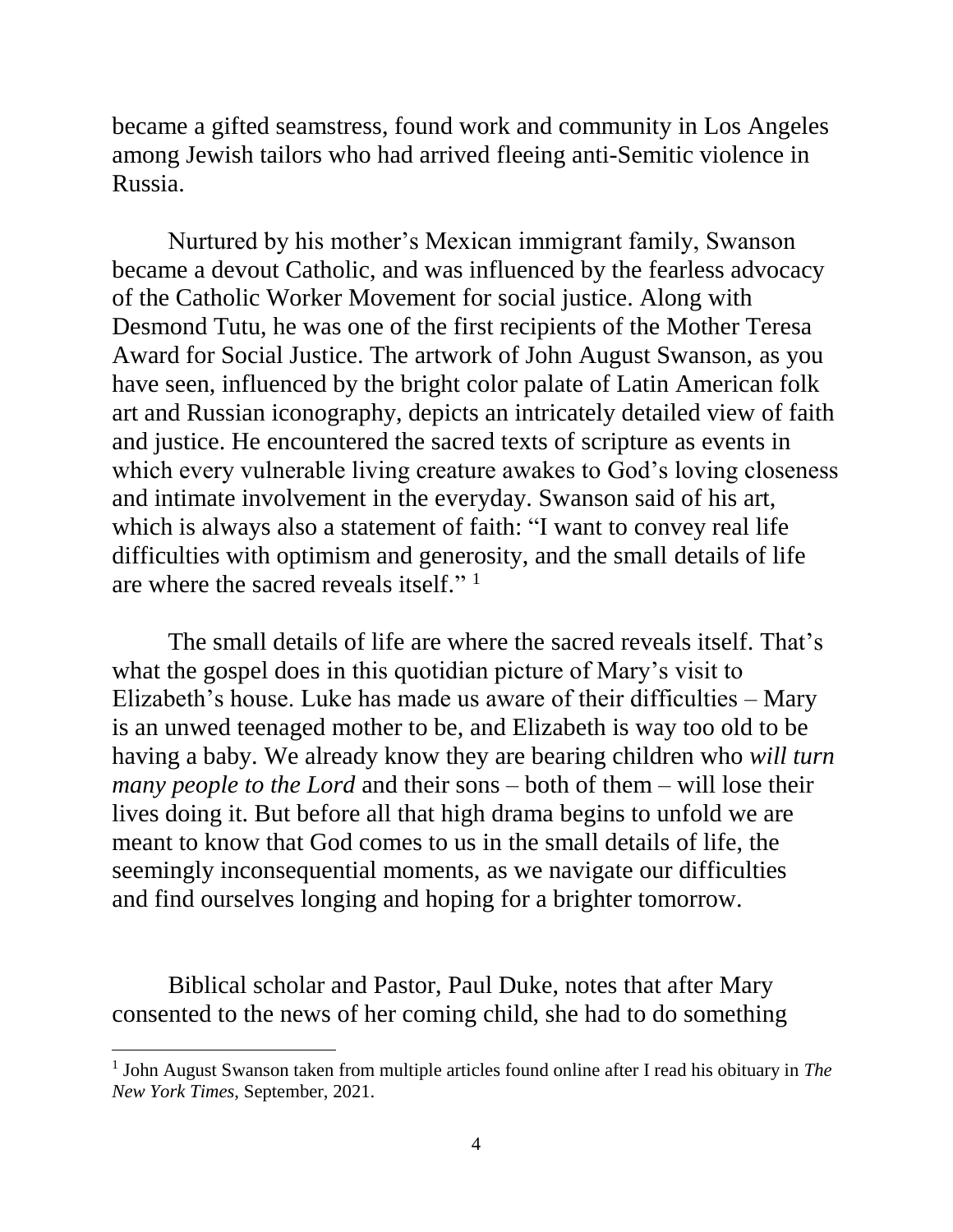with it. In her going with haste to Elizabeth to share it, she was in fact confirming and deepening the truth of what Gabriel had said. Likening their encounter to the community of the church, he writes: "This visitation is the first gathering of the community of Jesus. It invites us to recall how much we need each other… Both of these women, impossibly pregnant, embody how improbable and how subversive the church can be. When life is hard, we companion each other; we are young and old together nurturing wisdom; we help one another; against all odds amid the challenges we face, we draw fresh courage from each other; and together we celebrate all that we share as bearers of the promise of Christ together. Like Elizabeth and Mary, we, the church, as different as we are from each other, we find ourselves "expecting" and rejoicing together. <sup>2</sup> When we face the difficulties and the grief that life invariably throws at us, we remind one another that together – in Christ – we have hope.

Ted Loder, was a long-time pastor of the First United Methodist Church in Germantown. He told a movingly honest story about how the hope of heaven makes a home in our hearts in these last days of Advent as we await the joy of Christmas. Three days before Christmas, he drove into downtown Philadelphia to have dinner with his daughter, who had dropped out of college to deal with some deep personal problems. During this same time, Loder's mother was dying, and his father was clinically depressed, and his own life was unraveling in deep ways, too. As he got out of his car there was a cold drizzle, and he headed up the street of row houses toward the restaurant where they were to meet. He came across a row house with the whole front window jammed with a manger scene. The figures were large and lit from the inside. Loder says he smiled and saluted the piety of this family who gave up half of their living room and all of their privacy to display this manger scene.

 $\overline{a}$ 

<sup>2</sup> Paul Simpson Duke, *Connections: Lectionary Commentary for Preaching and Worship*, Year C, Vol. 1, p. 61-63.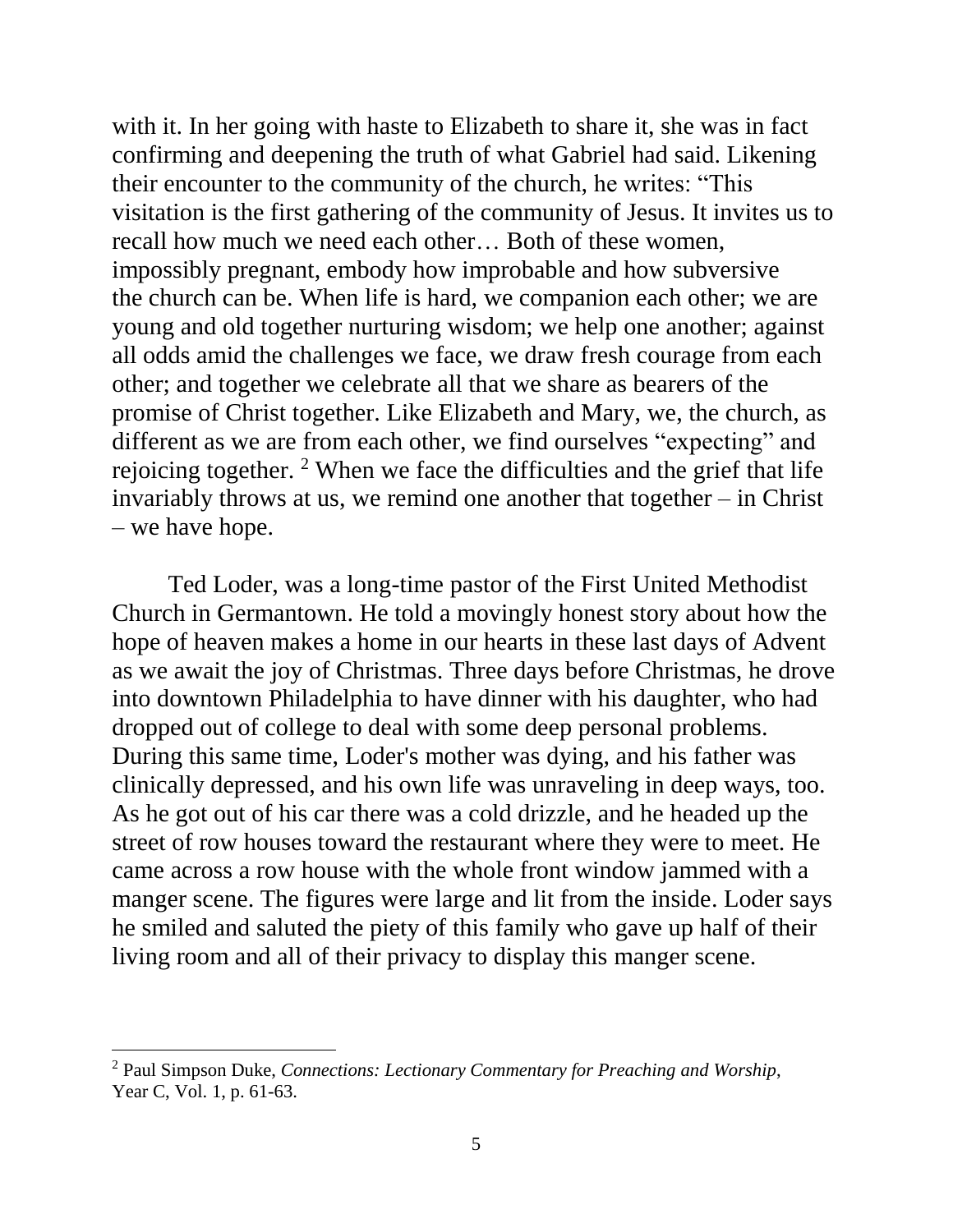The dinner with his daughter left him still feeling very concerned for her. On his way back to his car, as he passed by that nativity in the row house window again, he stopped and noticed something he had not seen before. There it was: shepherds, wise men, angels and an assortment of animals all gathered around Mary and Joseph who were looking. . . actually, Loder writes, "just about where I was standing." He stepped closer and looked in again. There was no manger, no infant, no baby Jesus inside the window! "In effect, the street was the manger," he continues, "and I was standing in it." That night, this row house was telling the old, familiar story a little differently. "This time those silent, lighted figures were looking expectantly out on the street for the Christ child, out on the street where the beasts are motorized now… and people like shepherds sleep on sidewalk grates, and people like Magi dish out food in soup kitchens, or work in movements or churches to change things so someday there might not be homeless people or hungry children or anxious parents.

 Loder stood there with tears in his eyes. "I realized," he said, "that just where I was standing, the Christmas miracle happens. In the street, where human traffic goes endlessly by, where men and women and children live and limp and play and cry and laugh and love and fight and worry and curse and praise and pray and die… just there Christmas keeps coming silently, insistently, mysteriously." He walked back to his car, thinking about "a wild stable always being close at hand in this wild world, about the strange, saving birth taking place in unlikely places like Lombard Street" where he had been walking.

Then, Loder let the awe of that scene settle even closer to home. He thought about this saving birth taking place again in human exchanges in restaurants and row houses and soup kitchens where our hopes for each other and ourselves stumble over our limited power and yet by God's power are – unexpectedly, miraculously somehow re-made. Loder concluded his reflection saying, "Jesus is born again and again, in a thousand times, a thousand miracles, a thousand daily